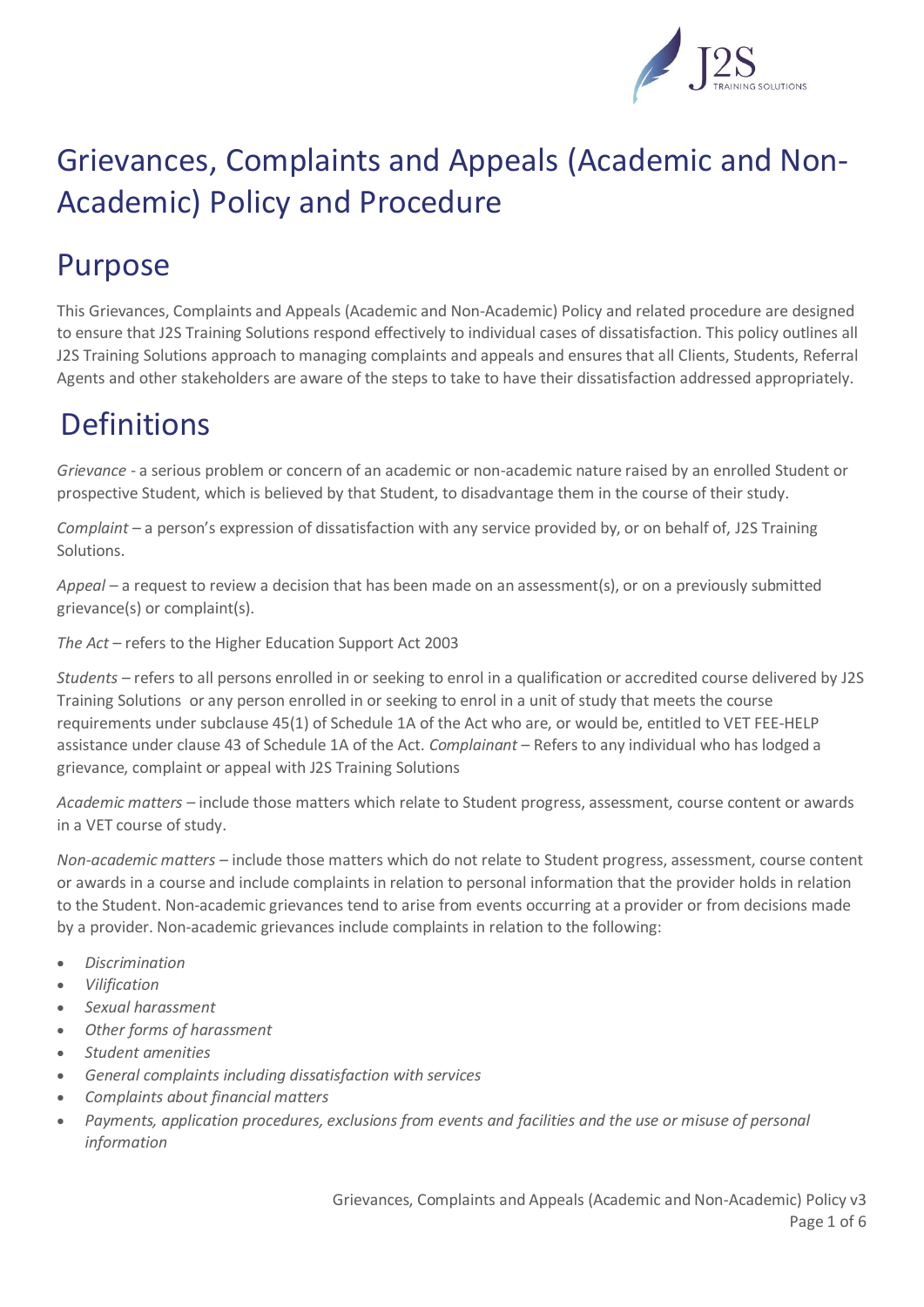

## Scope

This policy applies to all Students, prospective Students, clients, referral agents, staff and other stakeholders of J2S Training Solutions (as mentioned above), including the right of one of these parties to make an informal grievance and/or a formal complaint about another one of these parties. This policy and related procedure are made available to Students regardless of the location of the campus at which the complaint has arisen, the mode in which they study or their place of residence. This policy is relevant to both academic and non-academic complaints and grievances.

## **Policy**

#### 1. Complaints and appeals systems

- 1.1 Despite all efforts of J2S Training Solutions to provide satisfactory services to its Students, Clients, Referral Agents and other persons, complaints may occasionally arise requiring formal resolution.
- 1.2 J2S Training Solutions are committed to developing and maintaining an effective, timely, fair and equitable complaints and appeals system which is easily accessible and offered to complainants at no charge. J2S Training Solutions aims to:
	- develop a culture that views complaints and appeals as an opportunity to improve the organisation and how it works
	- set in place a complaints and appeals handling system that is client focused and helps J2S Training Solutions to prevent these events from recurring
	- **E** ensure that any complaints and appeals are resolved promptly, objectively and with sensitivity and in complete confidentiality
	- **EXECT** ensure that the views of each complainant and respondent are respected and that any party to a complaint or appeal is not discriminated against nor victimised
	- ensure that there is a consistent response to complaints and appeals
- 1.3 J2S Training Solutions attempts to resolve any complaints, concerns and appeals fairly and equitably within 10 working days from receipt of a notice of complaint/appeal.
- 1.4 Where more than 60 calendar days are required to process and finalise the complaint/appeal, the complainant or appellant is notified in writing including reasons why more than 60 calendar days are required. Regular updates are provided to the complainant or appellant on the progress of the matter.
- 1.5 All formal complaints and appeals and their outcomes will be recorded on the Complaints and Appeals Register. In addition, the register will be regularly reviewed by management and used as an opportunity for improvement and reflection, as also captured in summary in J2S Training Solutions Continuous Improvement Register.

## 2. Nature of complaints and appeals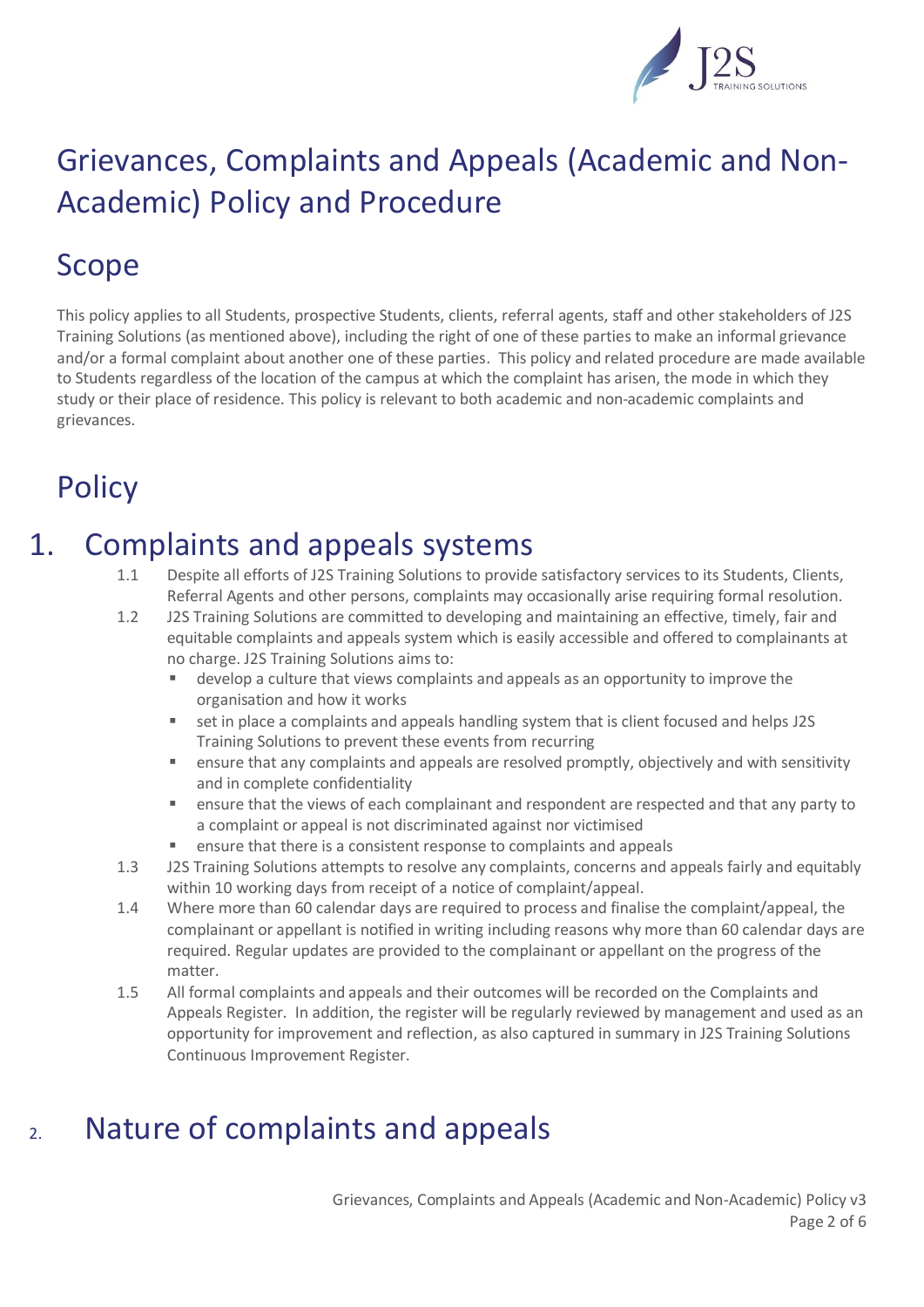

- 2.1 Complaints and appeals may be made be in relation to J2S Training Solutions, activities and decisions such as:
	- the enrolment, induction/orientation process
	- the quality of training and resources provided
	- training and assessment matters, including Student progress, timeframes for completion, assessment results, curriculum and awards in a course of study
	- access to personal records
	- **Example 1** sexual harassment
	- decisions made by J2S Training Solutions and/or
	- the way someone has been treated

#### 3. Resolving issues before they become a complaint

3.1 Students and Clients are encouraged, wherever possible, to resolve concerns or difficulties directly with the person(s) concerned to deal with the issue at the early stage of a grievance and before it becomes a formal complaint. J2S Training Solutions Student Engagement Officers and other staff members are available to assist Students to resolve their issues at this level. Grievances should be mutually resolved within 10 working days of the matter being raised.

### 4. Lodging a complaint

- 4.1 Where matters cannot be resolved at the time they occur and informally, these are escalated by the complaintee sending a completed J2S Training Solutions Complaint Lodgement Form which can be provided by an J2S Training Solutions Learning office or through the J2S Training Solutions website. The Form should be sent via email and addressed to the Complaints Officer through: [ceo@j2s.edu.au](mailto:ceo@j2s.edu.au)
- 4.2 Students receive confirmation of receipt of a compliant within 48 hours.
- 4.3 J2S Training Solutions Quality & Compliance Officer will investigate and make the ruling and will formally notify the Student and appellant of their decision as part of this stage of the complaints handling.
- 4.4 The Student has 5 working days to respond to the formal decision should it be dissatisfied with this decision and must formally write to express their reasons for their ongoing issues to the CEO: [ceo@j2s.edu.au](mailto:ceo@j2s.edu.au)
- 4.5 The Student may request a face to face meeting with the CEO to formally present his or her case in appeal of the decision of the Quality & Compliance officer. Once this meeting has occurred, the CEO will respond formally and within 2 business days and will consist of a written statement of the appeal outcome, including reasons for the decision and provided to Student.
- 4.6 J2S Training Solutions permits any party associated with the complaint to be accompanied and assisted by a third party at any relevant meetings however it is important that both parties receive ample notification of all attendees.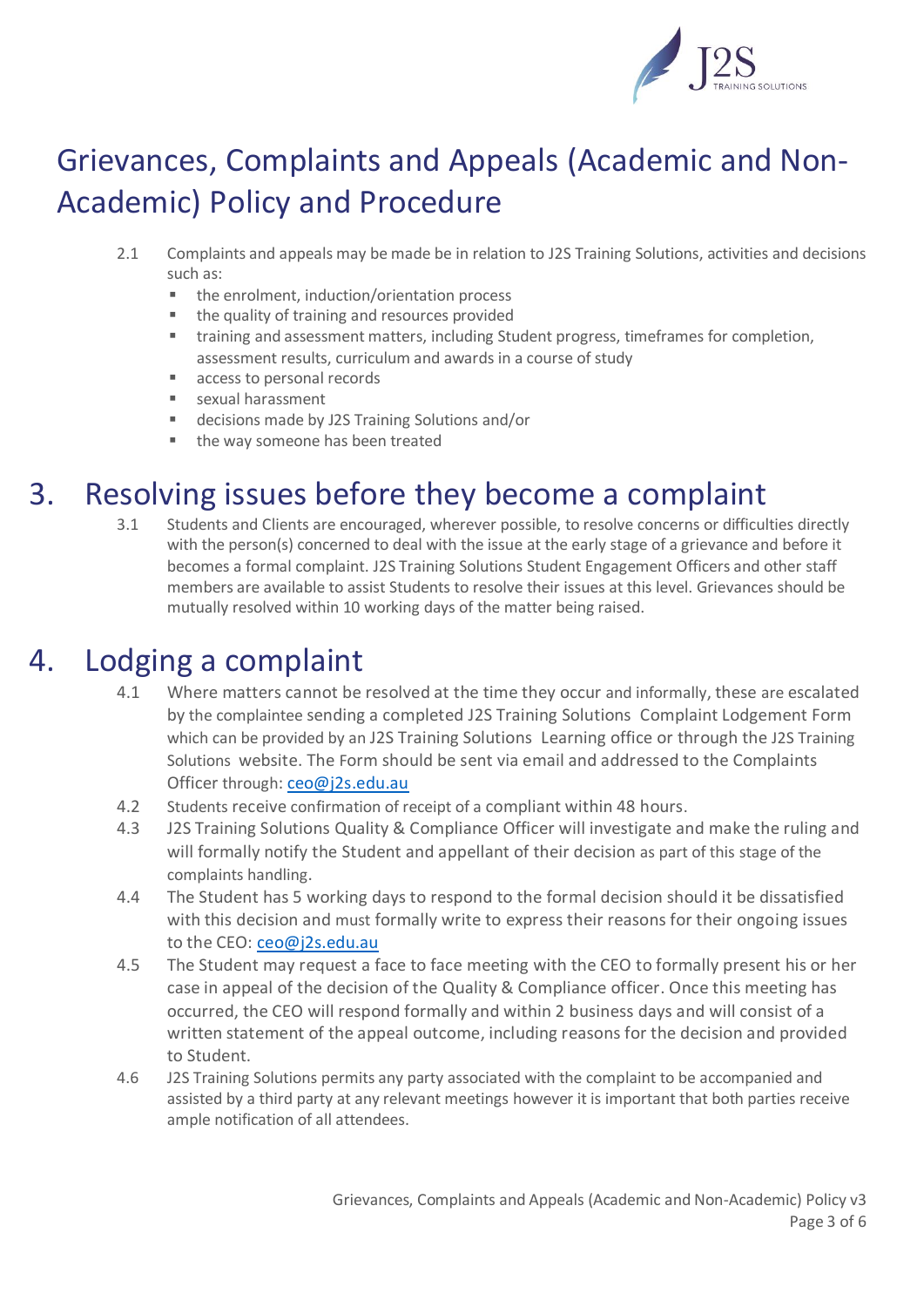

## 5. External Appeals

- 5.1 In the case of an assessment appeal, an internal review of the assessment will be undertaken by one of J2S Training Solutions qualified assessors, through completion and submission of J2S Training Solutions Assessment outcome appeal lodgement form.
- 5.2 Following this internal review of the assessment, and should the Student remain dissatisfied with the outcome, the J2S Training Solutions RTO concerned will appoint an independent, qualified assessor to review and make a decision on the assessment. This will be at cost recovery basis to the Student and payable up-front.
- 5.3 The RTO is bound by the independent assessor's recommendations and the RTO will ensure that any recommendations made are implemented within 10 days of receipt of the report from the External Assessor.

## 6. External Complaints

- 6.1 J2S Training Solutions acknowledges the need for an appropriate independent party to mediate where an agreed outcome cannot be reached internally and will offer to arrange this for complainants who are not satisfied with the decisions made by the RTO, at no additional cost to the complainant.
- 6.2 Where a complainant remains dissatisfied with the result or conduct of J2S Training Solutions internal procedures for handling of a complaint, they have the right to ask for the matter to be referred to an external appeals process. The complainant will have the right to have someone support them through this process. The complainant will responsible for any charges laid by the external agency.
- 6.3 Should there be a situation arises, J2S Training Solutions will use the Resolution Institute as its external referring agency – as recommended by the Australian Council of Private Education & Training (ACPET).
- 6.4 unresolved after the external dispute resolution process, complainants may decide to refer the matter to an independent complaint's agency such as:
	- ASQA [\(http://www.asqa.gov.au/complaints/making-a-complaint.html](http://www.asqa.gov.au/complaints/making-a-complaint.html) ) national RTOs. ASQA's role is not to act as a Student advocate for individual Students. Rather, ASQA uses the information reported through complaints to inform how it regulates training providers. ASQA can accept complaints about:
		- $\circ$  the quality of training and assessment services being delivered by ASQA-registered providers, and
		- o the marketing and advertising practices of registered training organisations (RTOs) and organisations claiming to be RTOs.
- 6.5 The RTO will be bound by the independent agency's recommendations and the RTO will ensure that any recommendations made are implemented within thirty (30) days of receipt of the report from the External Reviewer.

## 7. Enrolment status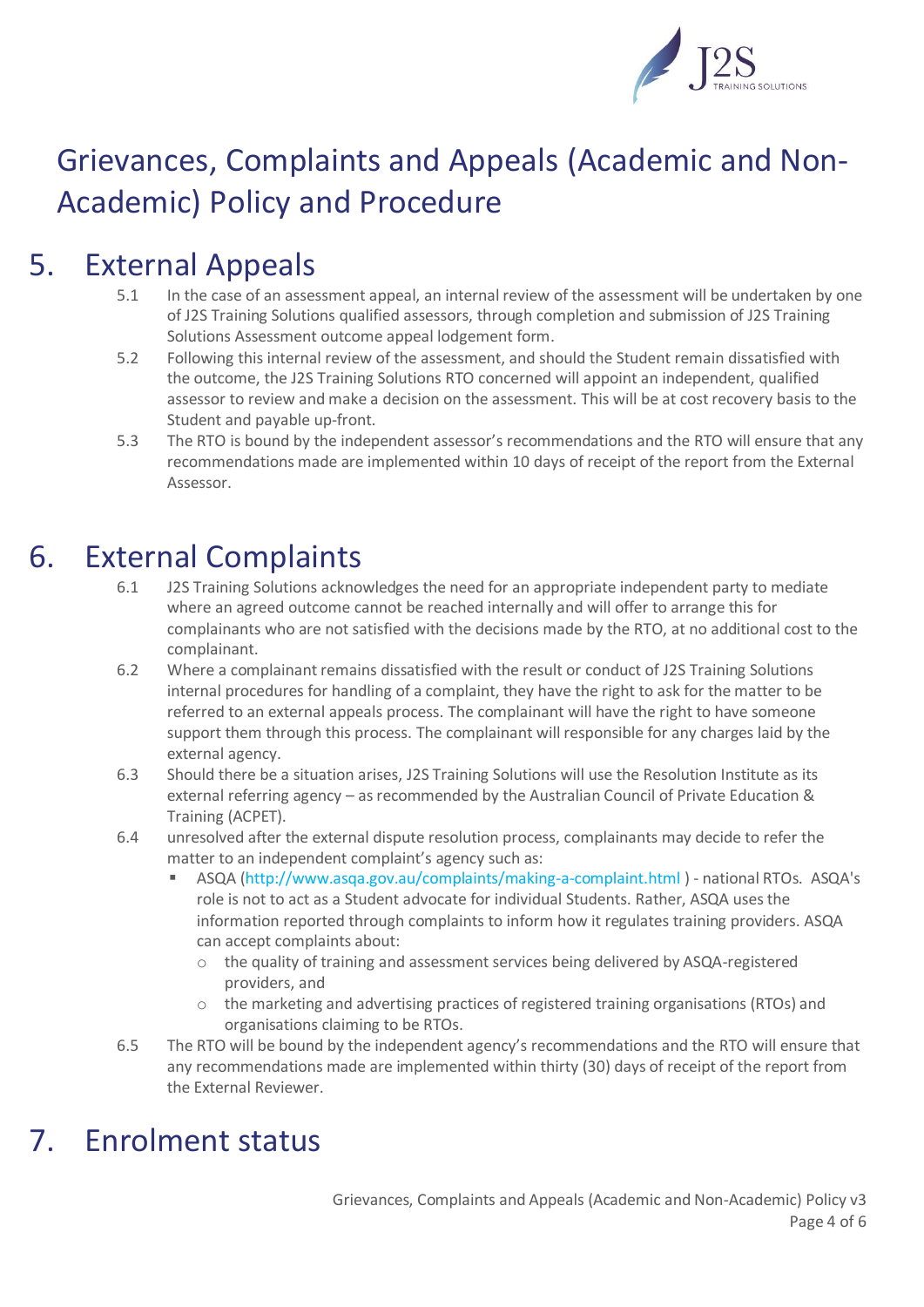

7.1 Where a Student chooses to access this policy and procedure, J2S Training Solutions will maintain the Student's enrolment while the complaints handling process is ongoing.

## 8. Record keeping and confidentiality

- 8.1 A written record of all complaints and appeals handled under this policy and procedure and their outcomes shall be maintained for a period of at least five (5) years to allow all parties appropriate access to these records.
- 8.2 All records relating to complaints and appeals will be treated as confidential and will be covered by the J2S Training Solutions Privacy Policy.

#### 9. Non-limitation of policy

9.1 This policy and related procedure do not replace or modify those or any other responsibilities which may arise under other policies or under statute or any other law. Nothing in this policy and related procedure limits the rights of individuals to take action under the Australia's Consumer Protection laws. Also, this policy does not circumscribe an individual's rights to pursue other legal remedies.

#### **Related policies, procedures, forms, legislations, regulatory requirements.**

SUPPORTING DOCUMENT Complaint Lodgement Form SUPPORTING DOCUMENT Assessment outcome appeal lodgement form SUPPORTING DOCUMENT Complaints and Appeals Register POLICY AND PROCEDURE Continuous Improvement and Quality Assurance Policy SUPPORTING DOCUMENT Continuous Improvement Register POLICY AND PROCEDURE Privacy Policy SUPPORTING DOCUMENT Student Handbook

#### **Responsible Officer**

The responsible officer for the implementation and training for this Policy and Procedure is the Head of Quality, Compliance and Training Products.